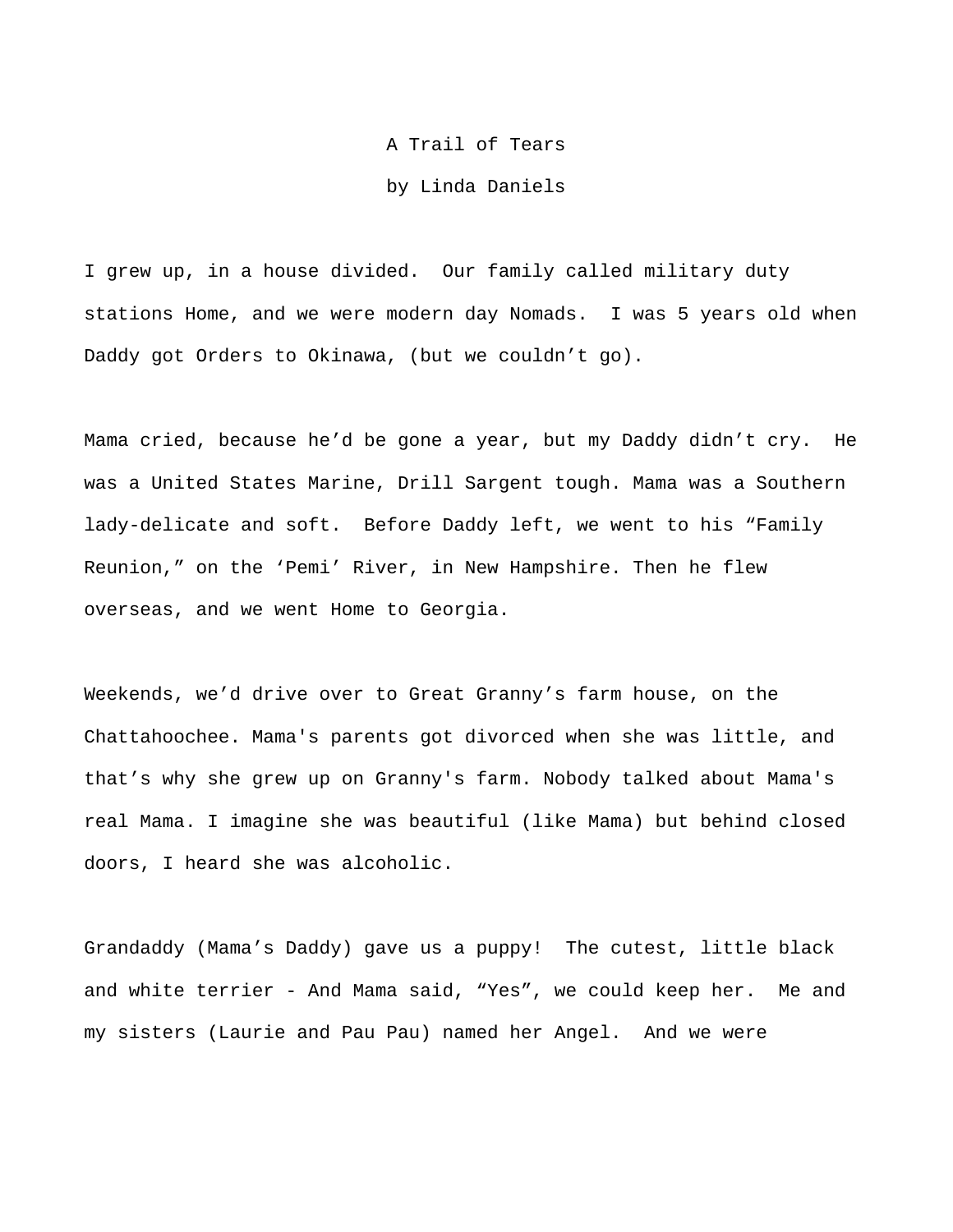'over the moon' happy! Especially Mama, growing up, she loved her pets and farm animals. So they naturally loved her too.

One day, Aunt Sister took us girls and Angel for the weekend. When we got home, Daddy was there. Mama was so glad to have him back, she cried happy tears. Then, we headed out West, in a brand new station wagon. We stopped at the farm, for goodbyes and more crying. Except me and Daddy. We were tough. We got busy checking out the car rack, and tires. It was SO fun driving 'cross country with Angel. She made us laugh! Then we settled down, in California.

Sadly, the next year, Angel was hit by a car - and I thought it was my fault. I shouted her name, but she didn't understand. She ran in front of the car, and was killed. She was gone. At dinner, all us girls were sniffling and crying, but still trying to eat..."STOP CRYIN'!" Daddy SHOUTED, pounding his fist on the table. "Or we'll NEVER get another dog!"

After the silence, Mama excused herself to put Pau Pau to bed. Daddy got up, so I started clearing dishes, and Laurie went to the kitchen to rinse. Daddy rolled the new dishwashing machine into place. Mama'd been diagnosed with rheumatoid arthritis. She needed her rest – And, she was expecting another baby. We finished up, and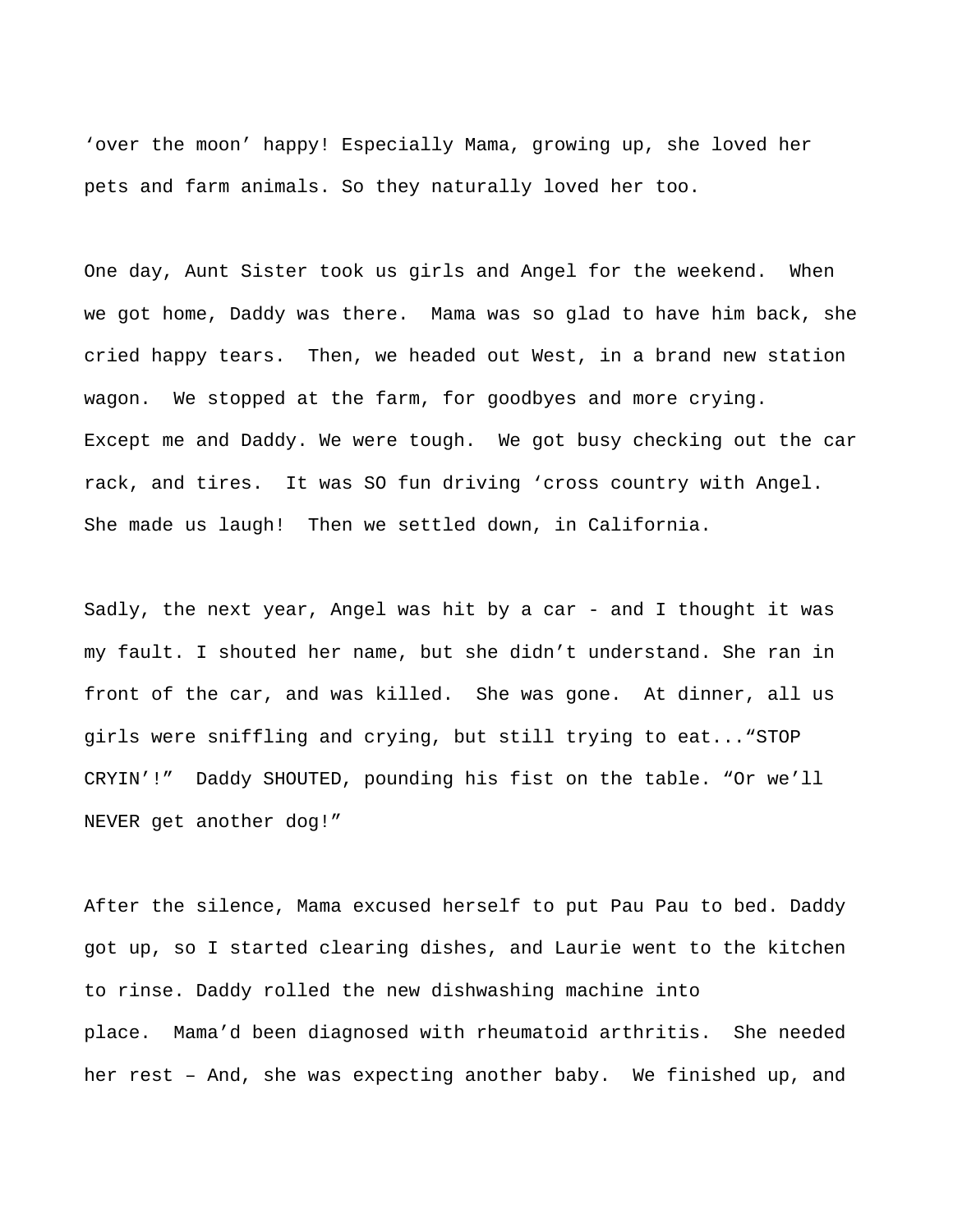Laurie went to bed, tears still brimming. Daddy tried not to notice, gathering supplies and shoes for polishing.

Mama was in her rocking chair, so I crawled up into her pregnant lap - almost too big to fit. But she didn't mind. She wanted to tell me a story, about a little biddy she got one Easter. It followed her everywhere - she loved that biddy. One day the little chick walked too close to the hog pen and a big ole hog snatched her, and gobbled her up. Mama said how she cried - sometimes it was good to cry. I listened to Mama, and I loved her for that story, but I didn't cry.

I told Mama my head hurt. Daddy brought me baby aspirin, but didn't say anything. He just kept on, like Angel didn't die - and wasn't gone. Like he hadn't dammed up our grief, pounding on the dinner table. So, it was just us three. Daddy polishing shoes. Walt Disney was on TV, but I just watched Daddy polish those shoes, like he always did, every Sunday night. Mama scratched my head, real gentle. I wanted to cry, but couldn't - didn't have permission.

In a couple months, we had a baby brother! It was a difficult birth. Mama's arthritis flared up. And we were Moving again. East, to Virginia, then Alabama. Granddaddy gave us new puppies, Peanut.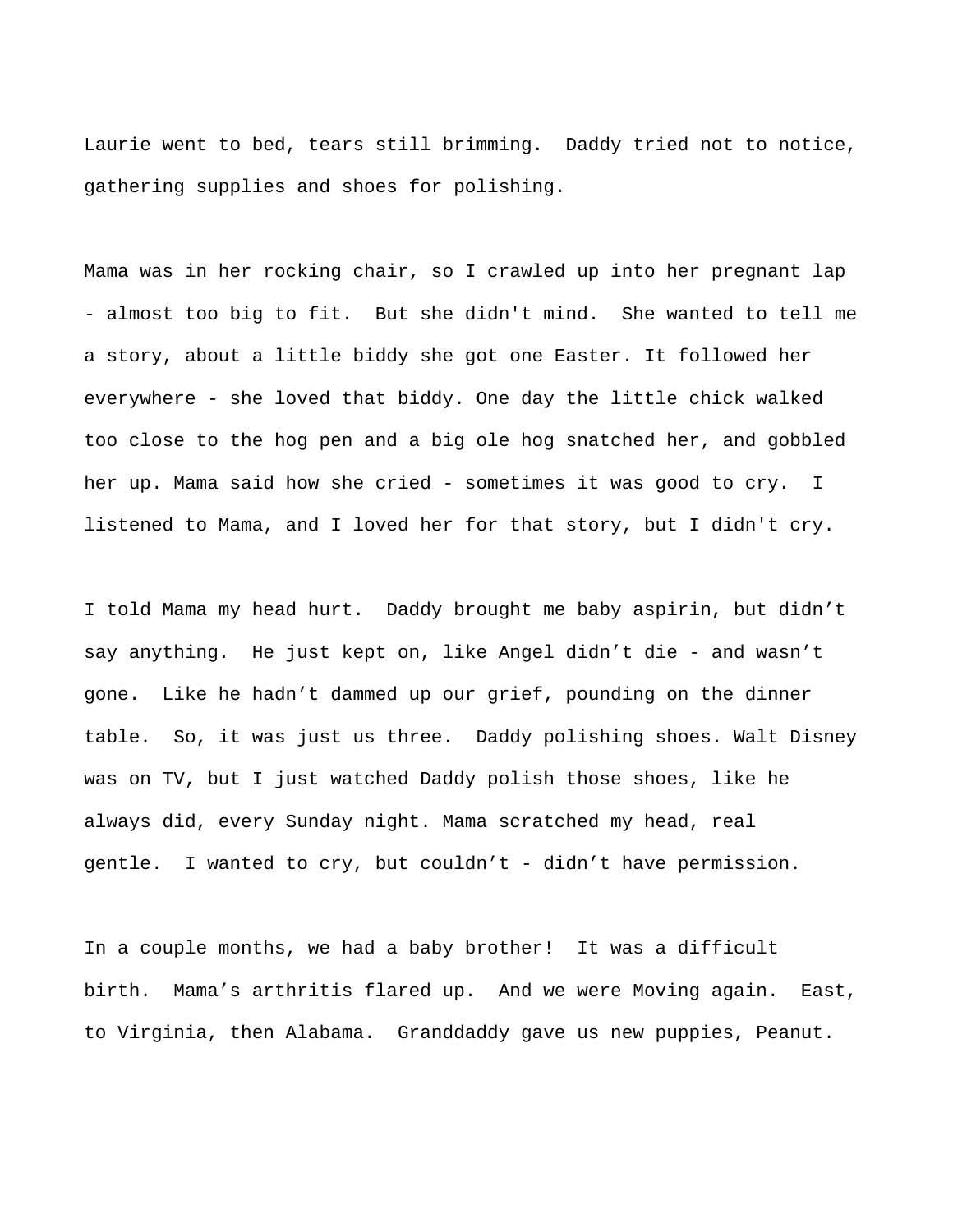Then Rascal. But I didn't get too close to them, I was outgrowing dogs. Daddy got Orders to Vietnam and Mama's arthritis got worse.

When Daddy got home, we moved back to Georgia. But Mama had to go to Bethesda, twice, for surgery on her hands and knees. She hated being away. It was hard to see Mama, sweet and kind, but so fragile – hurting, and taking all that medicine. Sometimes, the pain was constant and Mama ached, but she never talked about that. She was always so happy to be home. And everything was always better, when she was there.

My 16th Birthday, was a fare-well party. We had Orders. I was furious - I COULDN'T go! I had a boyfriend! But there I sat, in the backseat of another station wagon. Buried in a novel, and wishing I could cry - just to catch my tears in a plastic spoon and flick them at Daddy's head - like the girl in that book. Daddy, just kept driving down the interstate… across the endless desert, in 'West Texas'.

Back in California, things picked up. We connected with Marine families we knew. Rascal was happy to be with Mama - always there. He helped with the pain. Different doctors were trying new medicines, the old ones were tearing up Mama's stomach.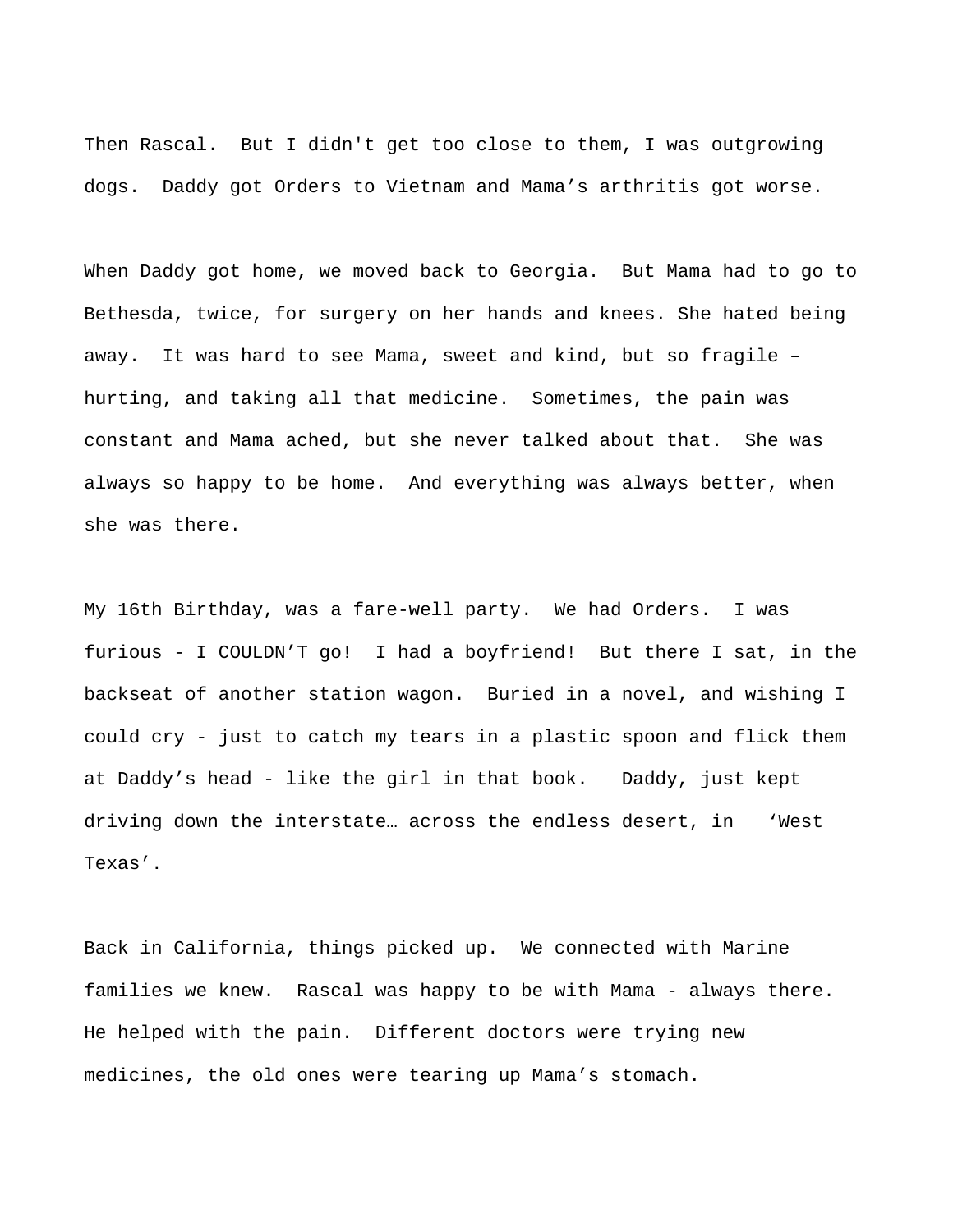After school one day, Mama's friend - Miss Betty, told us Mama needed an emergency operation. She took us out to dinner. The Wives Club brought food to the house. Friends came over, and left - it felt like a funeral. It was late. I couldn't sleep. I tried to do homework - a paper on the definition of "Time". I lost track of it...

Then I saw headlights thru the window. I heard the door open, and Rascal dancing around, looking for Mama. Daddy's heels clicking down the hall. His hand was on my shoulder when I turned - tears were in his eyes. I stared. Daddy never cried. Mama technically "died" on the operating table that night. "We almost lost her Linny", he said. "But she's gonna make it."

My knees buckled, and I hugged Daddy close. We were, leaning against each other - In a perfectly balanced, state of collapse. We held each other up, and we both cried. In that flood of tears, it dawned on me, that Daddy was softer than he seemed, and Mama was stronger than I thought. I let Rascal in my room that night, in case he wanted to sleep with me, while Mama was away.